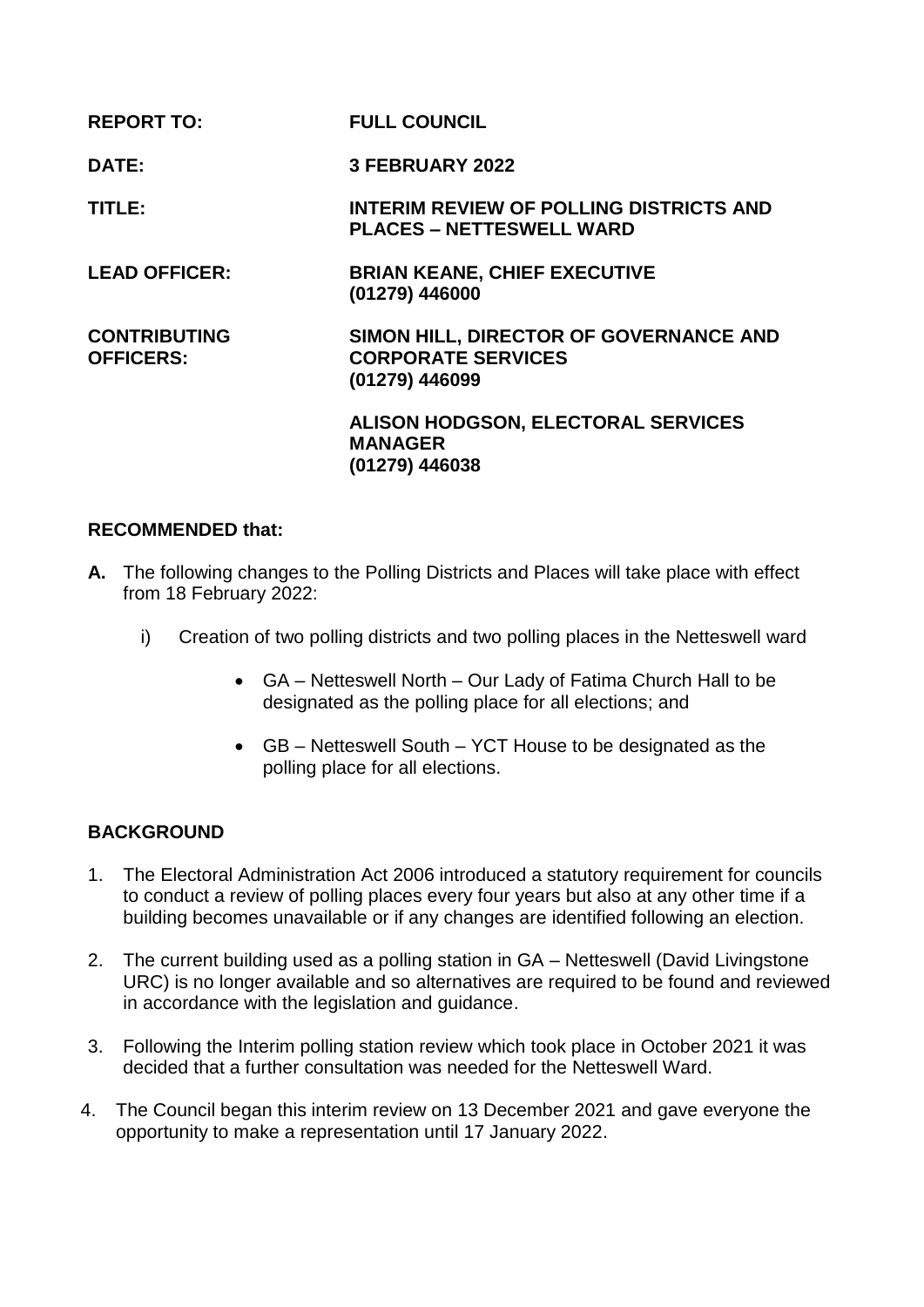- 5. A notice of the review was published on the Council's website. A copy was also sent to all local Councillors, relevant polling places, other interested organisations and social media. A summary of the responses are attached as Appendix C.
- 6. The Council is required by law to divide its area into polling districts for the purpose of Parliamentary Elections and to designate polling places for those districts. The current list of polling districts and places is attached as Appendix A to the report
- 7. Consideration must be given to the law and the Electoral Commission's Guidance. This means that the Council must:
	- a) Seek to ensure that all electors in the constituency have such reasonable facilities for voting as practicable in the circumstances;
	- b) Seek to ensure that so far as is reasonable and practicable, the polling places they are responsible for are accessible to all electors, including those who are disabled, and when considering the designation of a polling place, must have regard to the accessibility needs of disabled persons;
	- c) The polling place must be within the polling district (and therefore ward) unless special circumstances make it desirable to designate an area wholly or partly outside the district (for example, if no accessible parking can be identified in the district).

# **ISSUES/PROPOSALS**

- 8. The (Acting) Returning Officer has considered the following factors, in addition to those set out in paragraph 7 above:
	- a) Central or convenient location for the maximum number of electors in the ward;
	- b) Physical accessibility, especially for those with mobility difficulties;
	- c) Guaranteed availability;
	- d) Consistent availability;
	- e) Venue is well known to electors;
	- f) Cost;
	- g) Condition of building and facilities; and
	- h) Impartial and ethical use of the building/location.
- 9. The (Acting) Returning Officer's comments on representations received and any subsequent recommendations are below: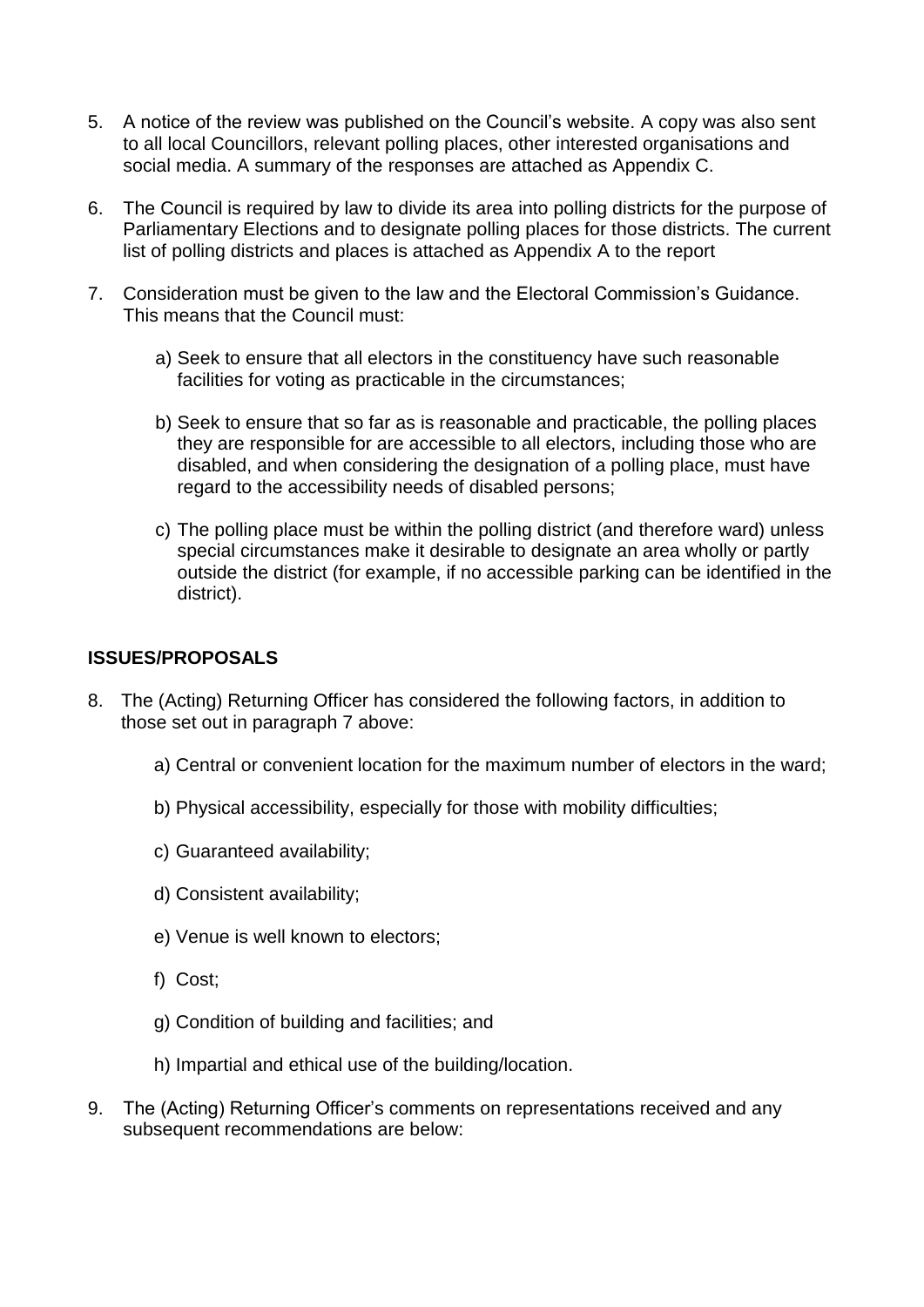- a) The current David Livingstone URC building is no longer in use, and we are unable to use it therefore an alternative is needed. It is also too small and has insufficient parking and disabled access.
- b) Following UK Government advice received in 2021 we are trying not to use schools as a polling station so as not to disrupt the education of the children therefore it would be unfair to continue to use Freshwaters academy.
- c) The proposed Polling Districts have been drawn up using the main roads as a dividing line however we accept that using the cycle track is a good demarcation and so have amended the dividing line to incorporate this in part. Although this looks like the electorate is more uneven, it takes into consideration the new housing developments at Edinburgh Way, with 375 properties yet to be finished and occupied. Please see Appendix D for the map showing the new divide and appendix E for the Street lists and current property/elector totals in each new area.
- d) We would be using the Our Lady of Fatima church hall, not the main Church which is a separate building (as shown in appendix F) therefore would not be seen as religious building or intimidating for voters. We use six other churches as a polling station in the District of Harlow. It is in a prominent place, well seen from the road, well known by voters and there are plenty of places for signage.
- e) Furthermore the church hall is well used by the community with regular groups using it such as bowls group, slimming world, ballroom dancing and it is hired for meetings, parties and events. We appreciate that it is on the far side of the district but it is still in a prominent position, well seen from the road and there are no suitable venues located in the centre of the new polling district.
- f) The church hall is a large size hall with excellent facilities, ample parking and good access, with 2 pedestrian crossings and bus stops on First Avenue. Only a small proportion (approximately 26 percent) of the electorate in GA would need to cross the main road, First Avenue.
- g) The church hall has good disabled access with a ramped entrance and all level access inside. There is also disabled parking right by the entrance.
- h) Following the voter turnout survey at the end of 2021 a lot of voters are put off voting because of the parking difficulties and the church can overcome these difficulties.
- i) The YCT House was used in May 2021 and no issues were identified and although a smaller hall it would be able to cope with the smaller electorate. It is in a good location and parking is available on the street with no restrictions.
- j) The other suggested venues are unfortunately not in a good position, too small, do not have good parking or access (particularly disabled access) and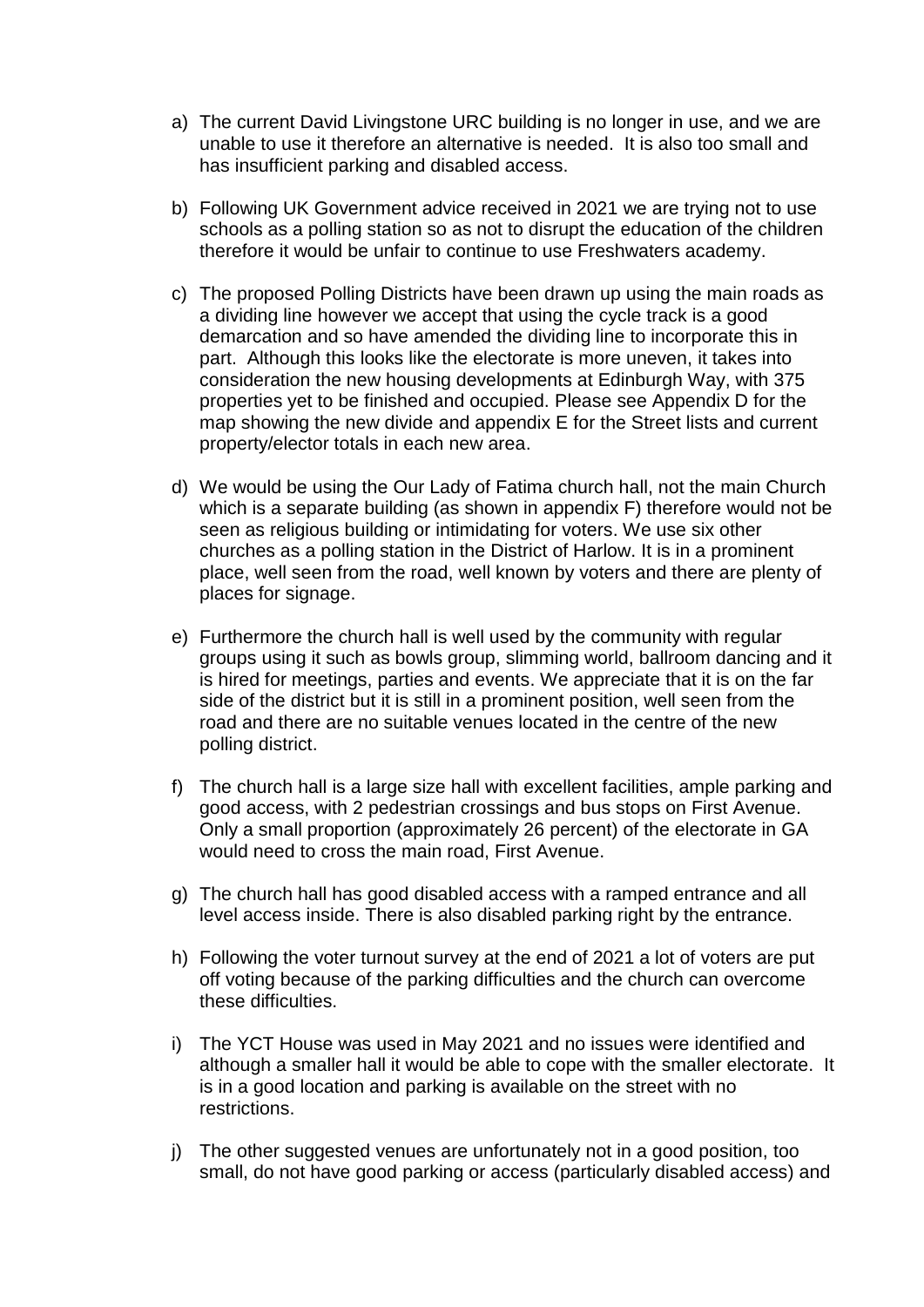also could cause distress and upset to the current users of the buildings such as the Leah Manning Centre which is regularly used by the elderly and vulnerable residents of Harlow.

- i) We also need to consider any covid implications to using a building which affects not just polling day but the day(s) before and after and any other users of the building. Both the Church hall and the YCT are Covid safe and compliant.
- k) The new proposal would increase election costs but will make voting more accessible and increase voter turnout.
- l) We will ensure sufficient publication of the new locations with social media posts, a message on the poll cards and notices in the area.
- m) The polling districts and places will be reviewed again in 2023 following local boundary review and it is likely a comprehensive survey of voters will be carried out.

# **Changes to a Polling Place Before the Next Statutory Review**

- 10. If a polling station becomes unavailable the (Acting) Returning Officer will first consider whether it is feasible to use a different room or area within a designated polling place.
- 11. If a polling place is or will become unavailable and sufficient time permits, a review will take place and a decision on a replacement polling place will be made by Full Council.
- 12. However, in an urgent situation where it is not feasible to make alternative arrangements within a designated polling place, such as the building was destroyed by fire or unsafe, the Council's Scheme of Delegation to Officers would apply whereby the Chief Executive, or another designated Officer in their absence, would identify and designate an alternative polling place taking into account paragraphs 7 and 8 above.

## **IMPLICATIONS**

## **Strategic Growth and Regeneration**

None specific.

**Author: Andrew Bramidge, director of Strategic Growth and Regeneration**

#### **Finance**

There may be some additional costs incurred where buildings other than schools are used. These costs can be met from within existing budgets.

# **Author: Simon Freeman, Deputy to the Chief Executive and Director of Finance**

**Housing** None specific. **Author: Andrew Murray, Director of Housing**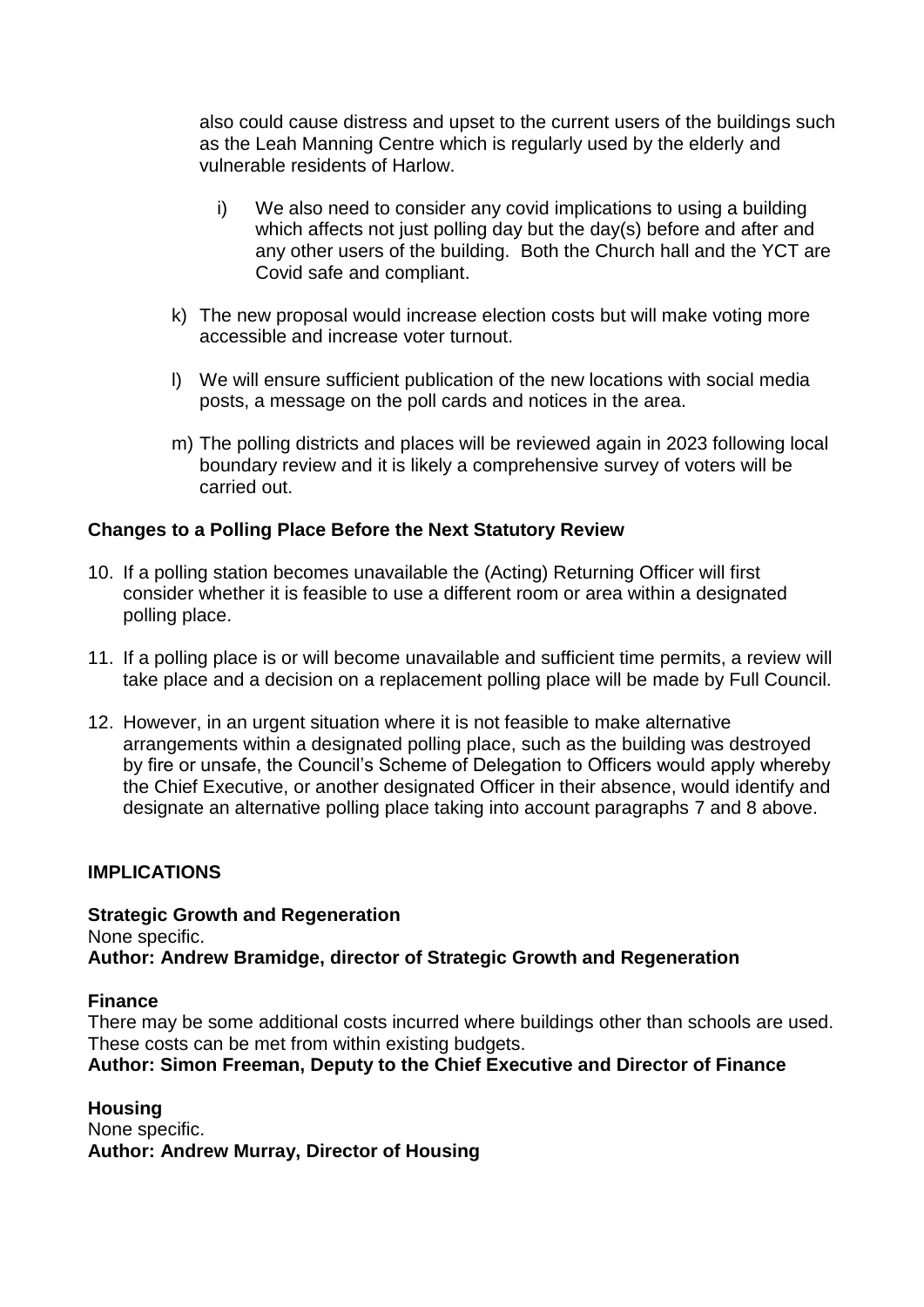# **Communities and Environment**

Appropriate bodies have been consulted over access needs. **Author: Jane Greer, Director of Communities and Environment**

#### **Governance and Corporate Services**

As contained within the report.

**Author: Simon Hill, Director of Governance and Corporate Services**

## **Appendices**

Appendix A – Current List of Polling Districts

Appendix B – (Acting) Returning Officer's representation

Appendix C – Summary of Responses received

Appendix D – Map of the new polling districts

Appendix E – Street Lists and current property and elector total

Appendix F – Ariel map of Our Lady of Fatima Church hall

## **Background Papers**

None.

#### **Glossary of terms/abbreviations used**

None.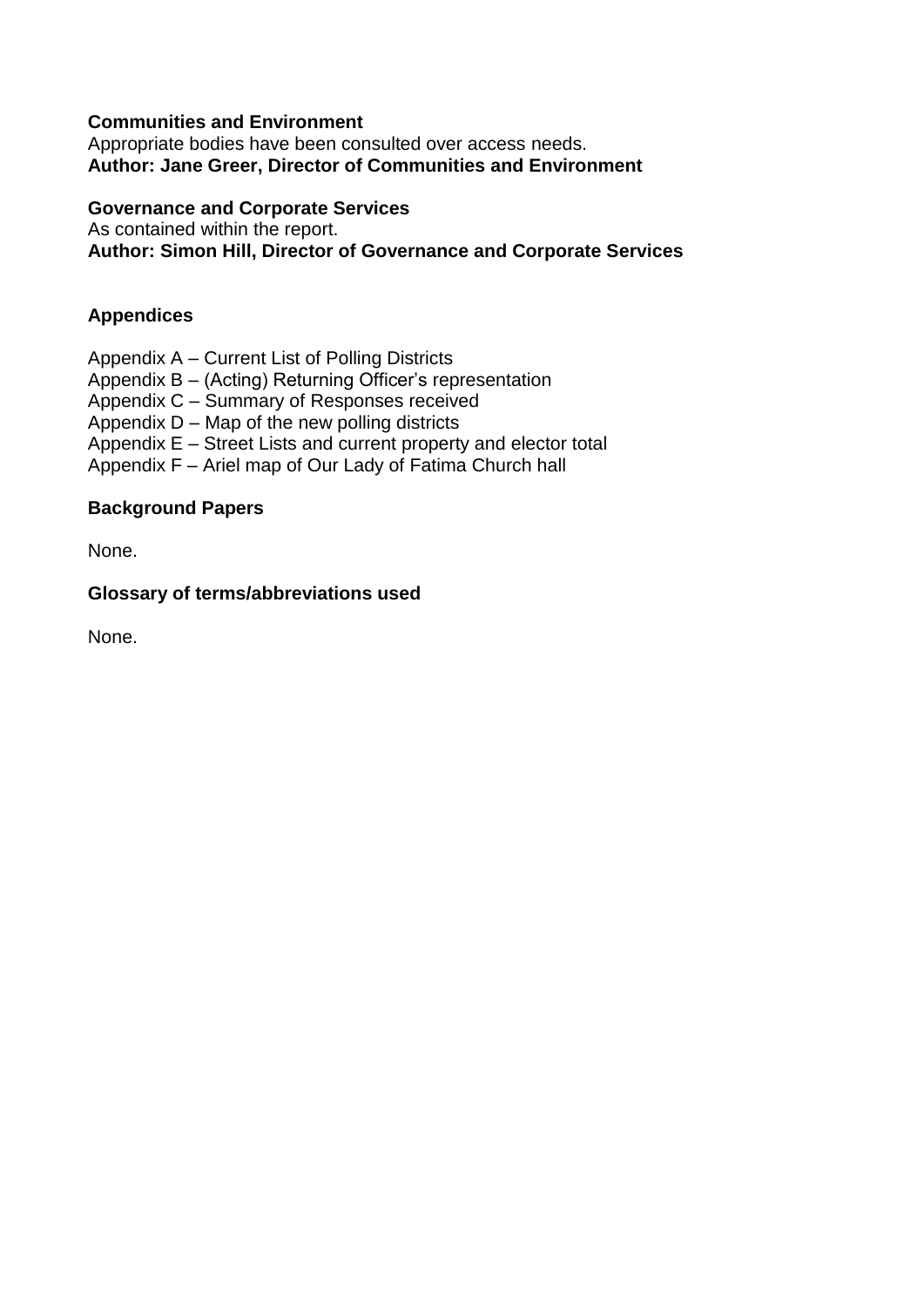# **Appendix A**

# **Harlow Electoral Areas and Polling Stations**

| Parliamentary    | <b>County Division</b>                   | <b>District Ward</b>                           | <b>Polling District</b>                                                       | <b>Polling Station</b>                                   |                           | <b>Address</b>       |                  | Postcode                          |
|------------------|------------------------------------------|------------------------------------------------|-------------------------------------------------------------------------------|----------------------------------------------------------|---------------------------|----------------------|------------------|-----------------------------------|
| Harlow           | <b>Harlow South East</b>                 | <b>Bush Fair</b>                               | <b>AA Bush Fair East</b>                                                      | New Life Christian Fellowship                            | <b>Purford Green</b>      |                      | Harlow           | <b>CM18 6HP</b>                   |
| Harlow           | <b>Harlow South East</b>                 |                                                | <b>AB Bush Fair West</b>                                                      | <b>St Stephens Church</b>                                | The Rectory               | <b>Tawnev Road</b>   | Harlow           | <b>CM18 6QR</b>                   |
| <b>Harlow</b>    | <b>Harlow South East</b>                 |                                                | <b>BA Church Langley East</b>                                                 | Church Langley Community Centre                          | Church Langley Way        |                      | Harlow           | <b>CM179TG</b>                    |
| Harlow           | <b>Harlow South East</b>                 | Church Langley                                 | <b>BB</b> Church Langley West                                                 | Church Langley Community Centre                          | Church Langley Way        |                      | Harlow           | <b>CM17 9TG</b>                   |
|                  |                                          | *only at Parliamentary Elections/Referendums   |                                                                               | Henry Moore Primary School*                              | Kiln Lane                 |                      | Harlow           | <b>CM17 9LW</b>                   |
| Harlow           | <b>Harlow West</b>                       |                                                | <b>CA Great Parndon East</b>                                                  | <b>Great Pamdon Community Association</b>                | Abercrombie Way           |                      | Harlow           | <b>CM18 6YJ</b>                   |
| Harlow           | <b>Harlow West</b>                       | <b>Great Parndon</b>                           | <b>CB Great Parndon West</b>                                                  | Katherines Common Room                                   | Katherines Hatch          | <b>Brookside</b>     | Harlow           | <b>CM195NJ</b>                    |
| Harlow           | <b>Harlow South East</b>                 |                                                | DA Harlow Common East                                                         | Potter Street Baptist Church                             | <b>Church Lane</b>        | <b>Potter Street</b> | Harlow           | <b>CM17 9AW</b>                   |
| Harlow           | <b>Harlow West</b>                       | <b>Harlow Common</b>                           | <b>DB Harlow Common West</b>                                                  | The Royal British Legion                                 | <b>Radburn Pavilion</b>   | Latton Commor Harlow |                  | <b>CM187GY</b>                    |
|                  |                                          |                                                |                                                                               |                                                          |                           |                      |                  |                                   |
| <b>Harlow</b>    | <b>Harlow West</b>                       | Little Parndon & Hare Street                   | EA Little Parndon & Hare Street East                                          | Pemberley Academy                                        | <b>Hodings Road</b>       |                      | Harlow           | <b>CM20 1NW</b>                   |
| Harlow<br>Harlow | <b>Harlow West</b><br><b>Harlow West</b> |                                                | EB Little Parndon & Hare Street South<br>EC Little Parndon & Hare Street West | <b>Harlow Youth Centre</b><br>St Thomas More Church Hall | <b>Hare Street</b>        |                      | Harlow<br>Harlow | <b>CM194AY</b><br><b>CM20 1TN</b> |
|                  |                                          |                                                |                                                                               |                                                          | <b>Hodings Road</b>       |                      |                  |                                   |
| <b>Harlow</b>    | <b>Harlow North</b>                      |                                                | <b>FA Mark Hall North</b>                                                     | <b>Harlow Museum</b>                                     | Muskham Road              |                      | <b>Harlow</b>    | <b>CM20 2LF</b>                   |
| Harlow           | <b>Harlow North</b>                      | <b>Mark Hall</b>                               | FB Mark Hall South                                                            | Harefield Church                                         | <b>Burgoyne Hatch</b>     |                      | Harlow           | <b>CM18 3EH</b>                   |
| Harlow           | <b>Harlow North</b>                      | Netteswell                                     | <b>GA Netteswell</b>                                                          | David Livingstone URC                                    | <b>Church Hall</b>        | Maddox Road          | Harlow           | <b>CM20 3RL</b>                   |
|                  |                                          | *only at Parliamentary Elections / Referendums |                                                                               | Freshwaters Primary Academy*                             | Freshwater                |                      | Harlow           | <b>CM20 3QA</b>                   |
| Harlow           | <b>Harlow North</b>                      |                                                | <b>HA Old Harlow East</b>                                                     | St Mary's Church Centre                                  | <b>Churchgate Street</b>  |                      |                  | CM17 0JR                          |
| Harlow           | <b>Harlow North</b>                      | Old Harlow                                     | <b>HB Old Harlow West</b>                                                     | The ABC Centre                                           | Garden Terrace Road       |                      | Harlow           | <b>CM17 0AT</b>                   |
| Harlow           | <b>Harlow North</b>                      |                                                | <b>HC Old Harlow South</b>                                                    | <b>Newhall Primary Academy</b>                           | Roundhouse Way            |                      | Harlow           | <b>CM17 9SF</b>                   |
| Harlow           | <b>Harlow West</b>                       |                                                | <b>JA Staple Tve East</b>                                                     | <b>Griffin Suite</b>                                     | <b>Latton Bush Centre</b> | Southern Way         | Harlow           | <b>CM187BL</b>                    |
| Harlow           | <b>Harlow West</b>                       | <b>Staple Tye</b>                              | <b>JB Staple Tye West</b>                                                     | Longwood Primary School                                  | Paringdon Road            |                      | Harlow           | <b>CM187RQ</b>                    |
| Harlow           | <b>Harlow West</b>                       |                                                | KA Sumners & Kingsmoor East                                                   | Kingsmoor Christian Centre                               | Parndon Wood Road         |                      | Harlow           | <b>CM194SE</b>                    |
| Harlow           | <b>Harlow West</b>                       | Sumners & Kingsmoor                            | <b>KB Sumners &amp; Kingsmoor West</b>                                        | <b>Xperience Centre</b>                                  | <b>Broadley Road</b>      |                      | Harlow           | <b>CM19 5RD</b>                   |
|                  |                                          |                                                |                                                                               |                                                          |                           |                      |                  |                                   |
| <b>Harlow</b>    | <b>Harlow West</b>                       |                                                | <b>LA Toddbrook North</b>                                                     | <b>Harlow Playhouse</b>                                  | Playhouse Square          |                      | Harlow           | <b>CM201LS</b>                    |
| Harlow           | <b>Harlow West</b>                       | <b>Toddbrook</b>                               | <b>LB</b> Toddbrook East                                                      | St Mark's West Essex Catholic School                     | <b>Tripton Road</b>       |                      | Harlow           | <b>CM18 6AA</b>                   |
| Harlow           | <b>Harlow West</b>                       |                                                | <b>LC Toddbrook West</b>                                                      | <b>Salvation Army Centre</b>                             | <b>Tendring Road</b>      |                      | Harlow           | <b>CM18 6RN</b>                   |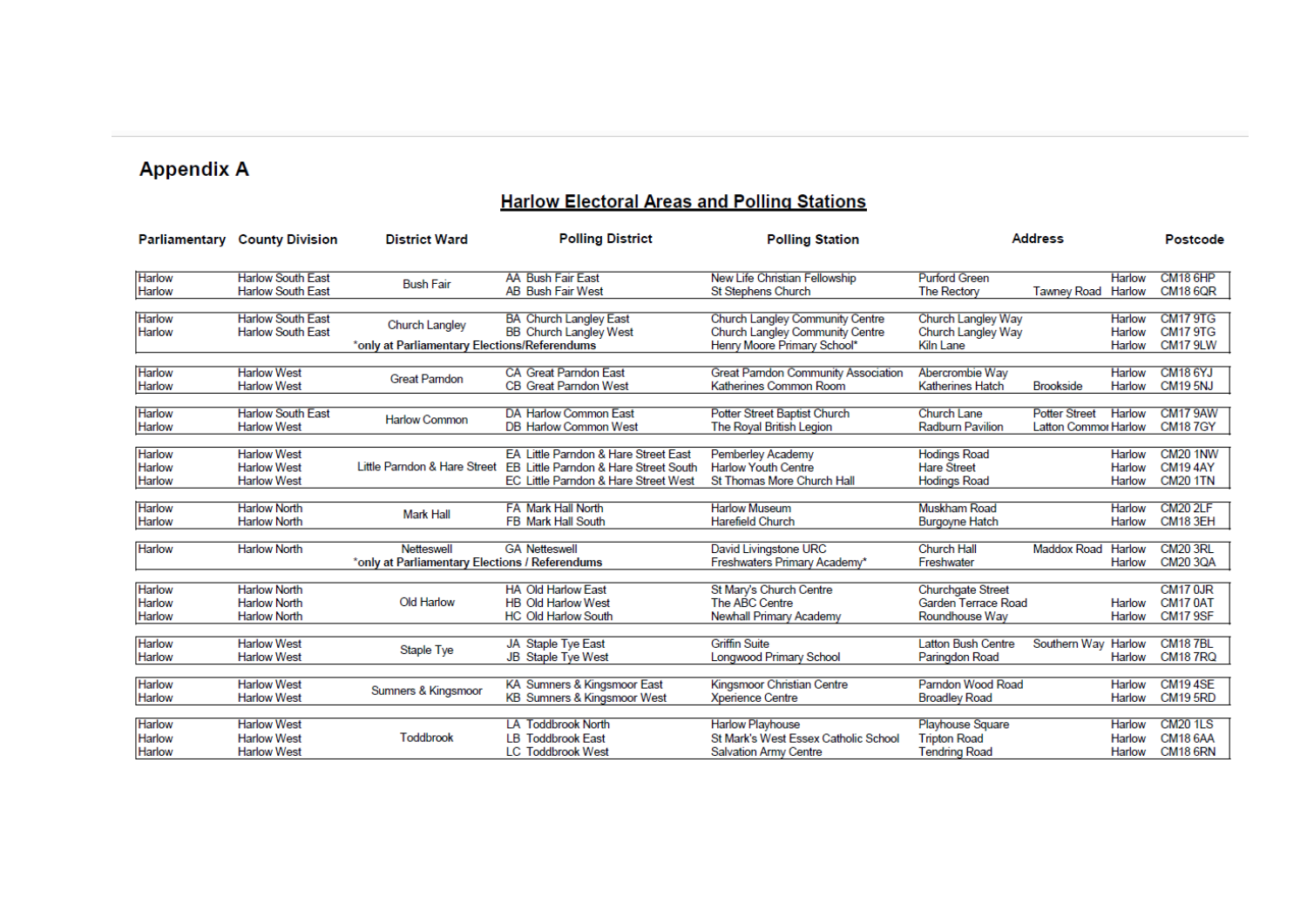# **Appendix B (Acting) Returning Officer's Representation**

| <b>Current Polling District</b> | <b>Current Polling Place</b>                                                                                                | (Acting) Returning Officer's<br>Proposal                                                                                                                                | <b>Reasons for change</b>                                                                                                                                                                                                                                                                                                                                                                                                                                                                                                                                                                                                                                                                                                                                                                                                  |
|---------------------------------|-----------------------------------------------------------------------------------------------------------------------------|-------------------------------------------------------------------------------------------------------------------------------------------------------------------------|----------------------------------------------------------------------------------------------------------------------------------------------------------------------------------------------------------------------------------------------------------------------------------------------------------------------------------------------------------------------------------------------------------------------------------------------------------------------------------------------------------------------------------------------------------------------------------------------------------------------------------------------------------------------------------------------------------------------------------------------------------------------------------------------------------------------------|
| <b>GA</b> – Netteswell          | David Livingstone URC for<br>local elections<br><b>Freshwaters Primary</b><br>Academy for<br><b>Parliamentary Elections</b> | Create 2 polling districts in<br>the Netteswell Ward and 2<br>polling places: YCT house<br>and Our Lady of Fatima<br>Church Hall as represented<br>on the attached map. | The church is no longer able to accommodate us. Also, the<br>room is extremely small and struggles to accommodate the large<br>electorate in the polling district.<br>The school have previously petitioned for us not to use their<br>building as it will disrupt the education of the pupils plus the<br>access and parking is not suitable.<br>Netteswell ward only has one polling district making it one of the<br>largest polling districts in Harlow with its electorate spread over a<br>wide area. Creating 2 polling districts will allow better access to<br>a polling place for more voters.<br>YCT House was used in May 2021 with no major issues.<br>The Church has a good size hall with good parking and access,<br>it is also on a bus route. It is a prominent building with links to<br>the community. |

Brian Keane (Acting) Returning Officer Dated: December 2021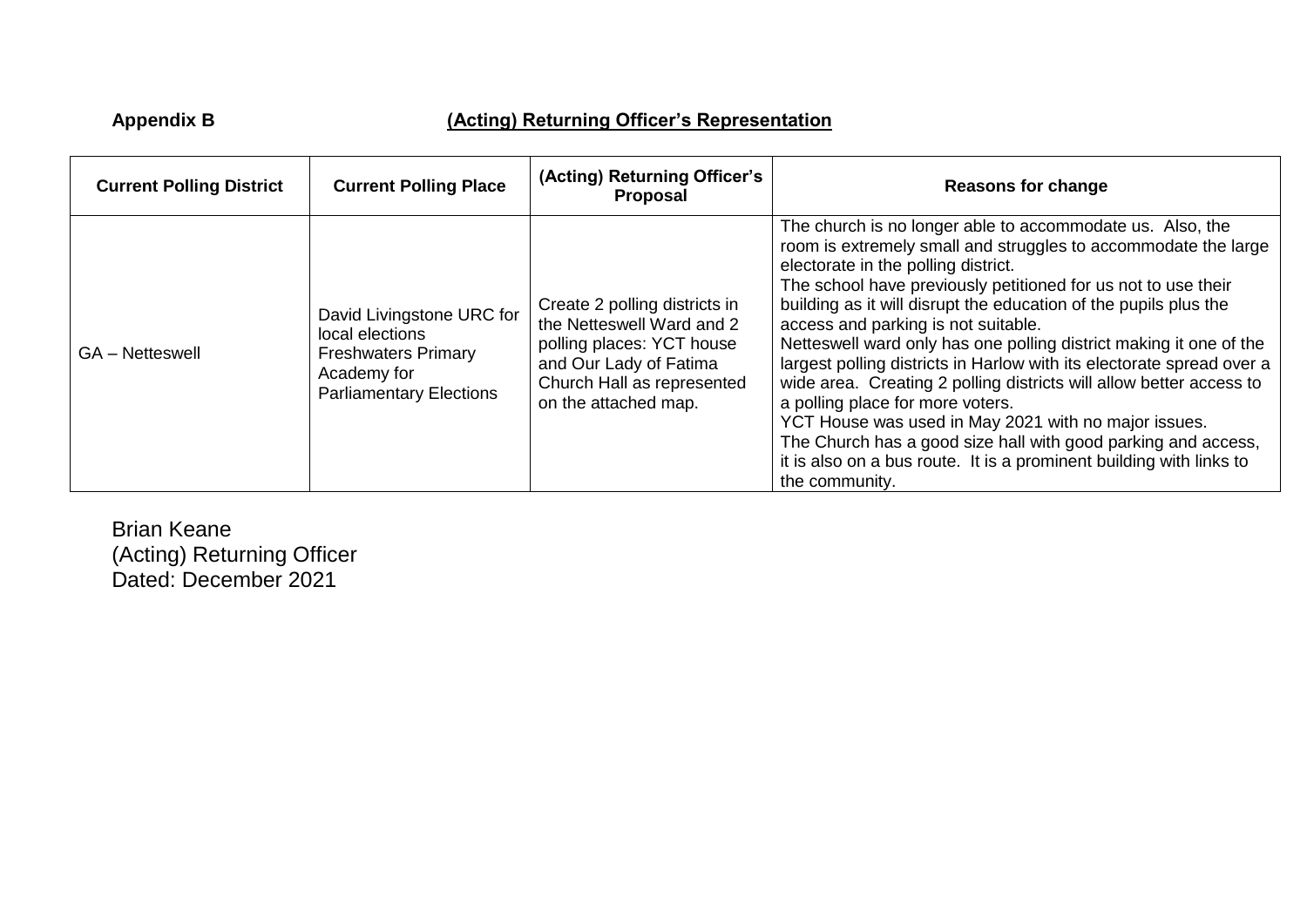# **Appendix C – Summary of All Comments Received**

# **Comments from Cllr Simon Carter received 15 December 2021**

- Cllr Carter proposed a new divide using the cycle track as a more of a natural and identifiable border.
- TCT appears to be sustainable for smaller numbers but other options are possible for the other polling station. In the south it should be possible to use the Heart and Club public house.
- The scout hut (snows Farm) is another potential site.
- Our Lady of Fatima is a bit isolated, stuck right on the eastern edge of the ward.

# **Comments from Cllr Mike Danvers received 12 January 2022**

- Opposed to this suggestion.
- It is remote for most Netteswell electors.
- There is an alternative of either Leah Manning Centre of the Essex Youth hub at the **Dashes**

# **Comments from Cllr Coleen Morrison received 17 January 2022**

- Supports the proposed creation of two polling districts for the Netteswell ward.
- Supports the proposal for YTS house to be the polling place for Netteswell south, as long as it is well publicised that it is located in The Dashes Common Room or community centre, which is what many residents in Netteswell still believe it to be.
- Do not support Our Lady of Fatima as the polling place for Netteswell North due to poor access, lack of local familiarity.
- Do not support Cllr Danver's proposal of the Leah Manning Centre as this is too remote and a proportion of residents will not know of the centre or where it is.
- Understands the difficulty of finding appropriate locations, during the pandemic in particular.
- Will Reluctantly agree to Our Lady of Fatima but only if there are no better alternatives and as long as the hall and its location are well publicised.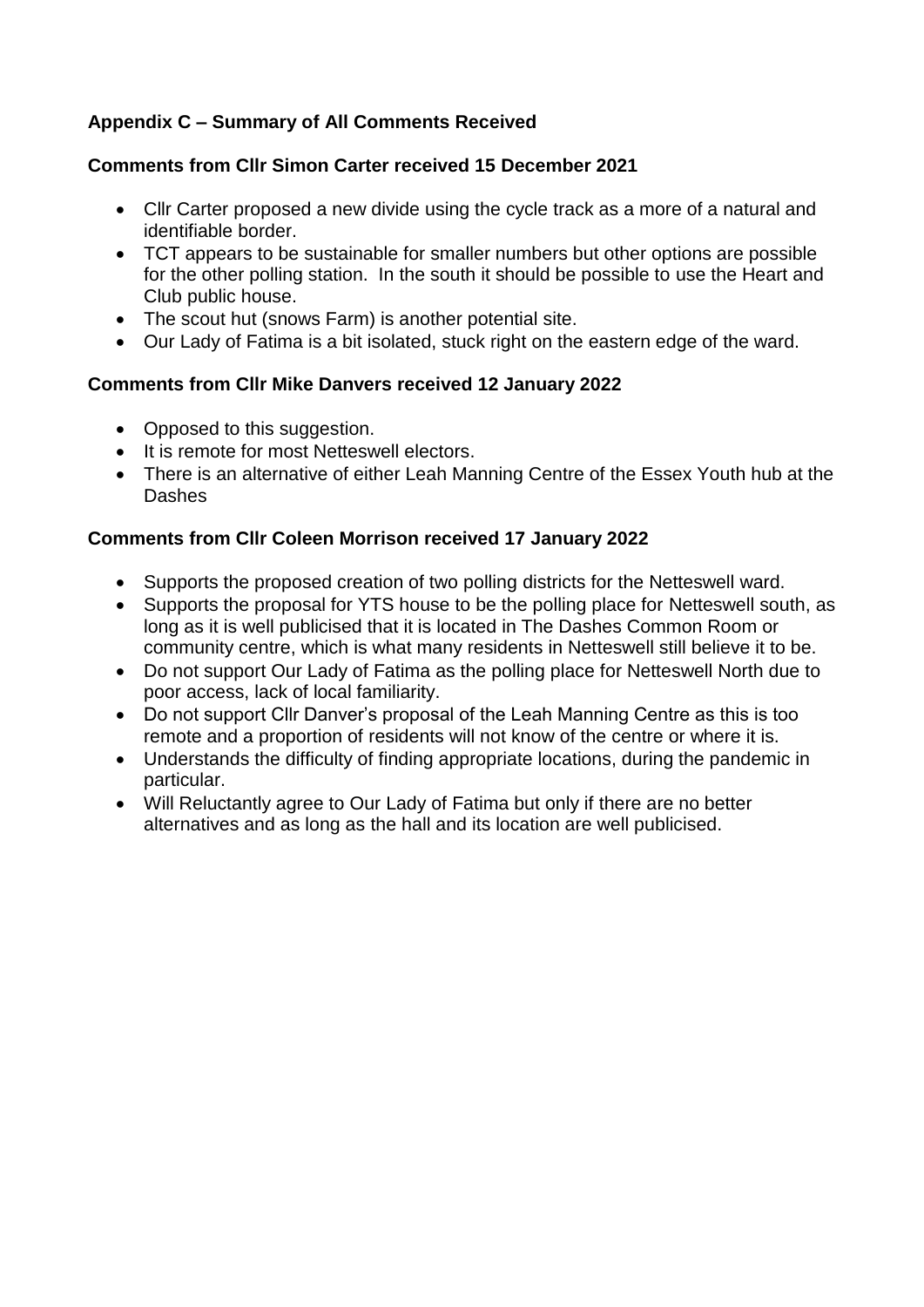

**Appendix D – Map of Netteswell showing the new polling districts**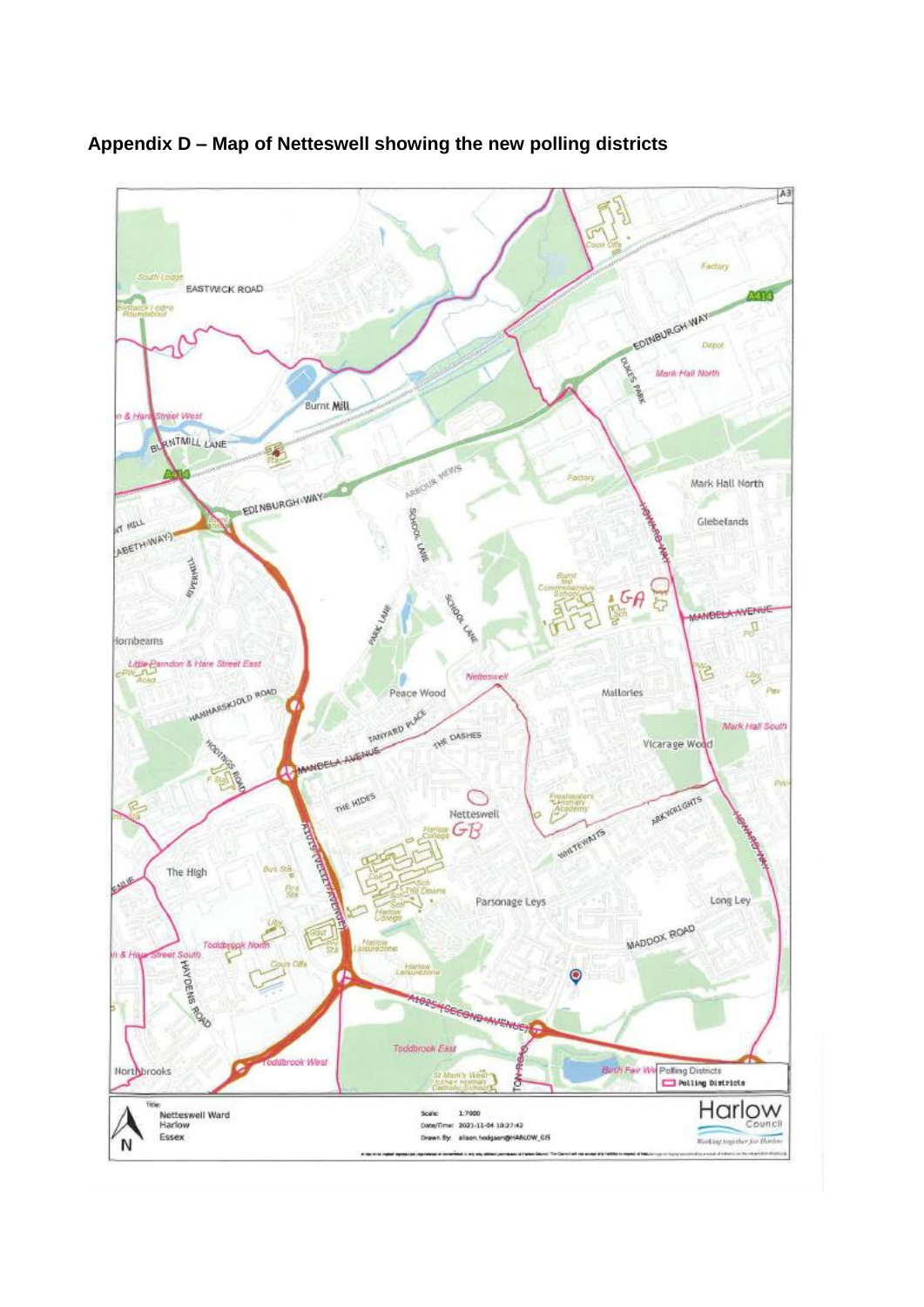# **Appendix E – Street Lists and property and elector totals**

| <b>StreetName</b>     | Properties | <b>Electors</b> |
|-----------------------|------------|-----------------|
| GΑ                    |            |                 |
| Altham Grove          | 207        | 326             |
| Amberry Court         | 44         | 54              |
| Arbour Mews           | 9          | 18              |
| Burnt Mill Lane       | 13         | 16              |
| Commonfields          | 24         | 46              |
| <b>Edinburgh Gate</b> | 699        | 361             |
| <b>Halling Hill</b>   | 335        | 545             |
| Howard Way            | 1          | $\overline{2}$  |
| Lavender Close        | 37         | 66              |
| Marshgate Farm        | 4          | 9               |
| Netteswell Orchard    | 97         | 104             |
| Oldhouse Croft        | 28         | 59              |
| Park Court            | 68         | 85              |
| Park Lane             | 30         | 51              |
| Pittmans Field        | 192        | 359             |
| <b>School Lane</b>    | 58         | 89              |
| <b>Tanyard Place</b>  | 65         | 112             |
| The Drive             | 23         | 42              |
|                       | 1934       | 2344            |
| GВ                    |            |                 |
| Arkwrights            | 267        | 436             |
| <b>Broadfield</b>     | 145        | 211             |
| <b>Fishers Hatch</b>  | 1          | 1               |
| Freshwaters           | 41         | 76              |
| Green Hills           | 116        | 174             |
| Green Park            | 7          | 13              |
| Home Close            | 34         | 86              |
| Long Ley              | 228        | 403             |
| Maddox Road           | 27         | 16              |
| <b>Manston Road</b>   | 9          | 14              |
| Monkswick Road        | 1          | 1               |
| Parsonage Leys        | 201        | 330             |
| School Lane           | 14         | 15              |
| St Michaels Close     | 57         | 82              |
| <b>The Dashes</b>     | 281        | 483             |
| The Downs             | 201        | 354             |
| The Hides             | 350        | 519             |
| Whitewaits            | 126        | 206             |
|                       | 2106       | 3420            |

GA and GB Property and Elector Totals by Street

17/01/2022